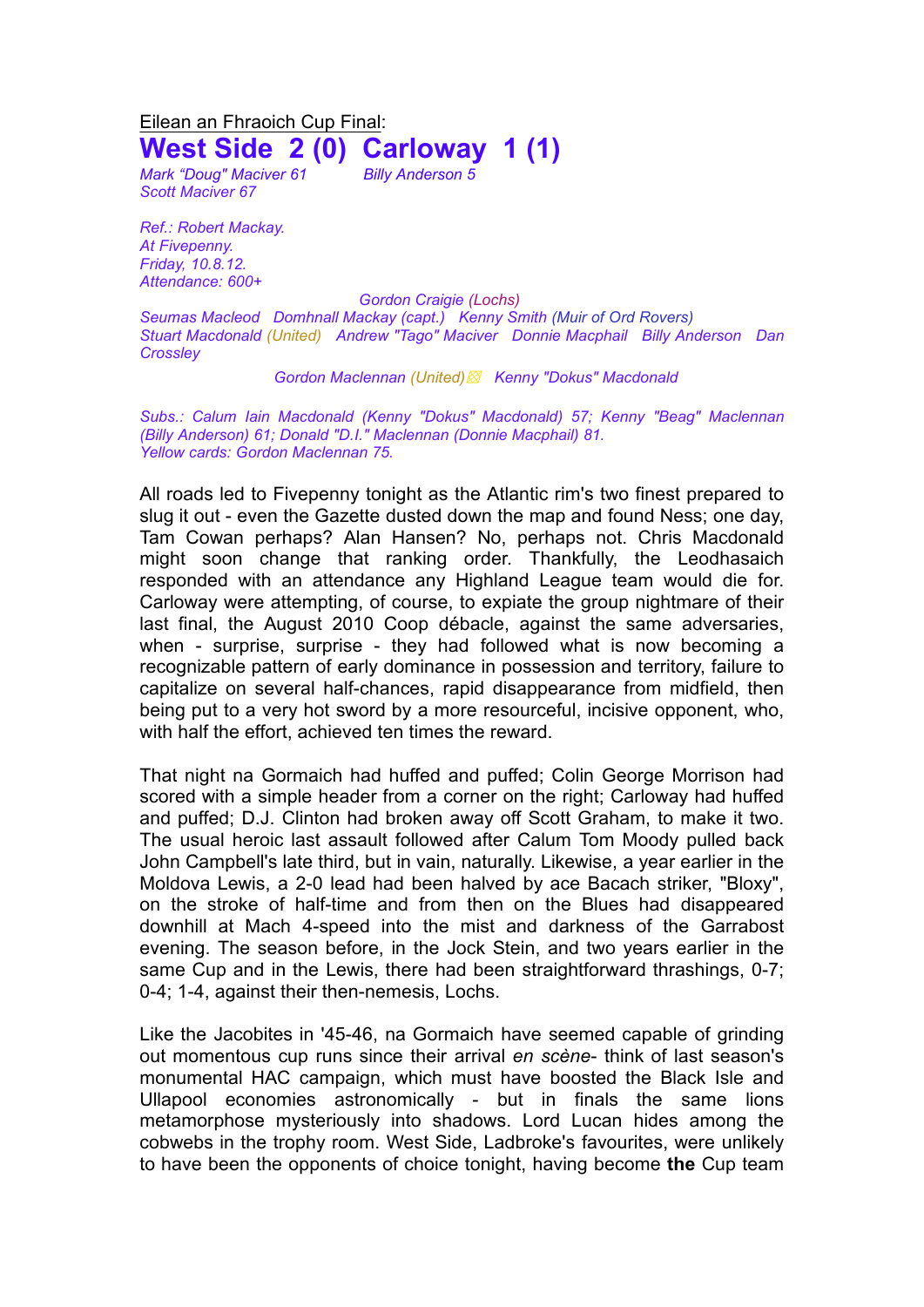*du jour* on the Long Island, in this, their **fifth** consecutive EaF final, with two successes to add to their 2010 Coop Cup triumph.

Lately, Carloway's treatment room has resembled the casualty department at Ospadal nan Eilean. Who would actually be fit tonight? More appropriately, who would claim to be fit? The management opted for a high-risk 3-5-2 formation, with Domhnall Mackay, picking up Scott Graham, flanked by returnee, Seumas Macleod, on Scott Maciver (Athletic), and guest, Kenny Smith. This allowed Stuart Macdonald to move forward to right wing-back to stand on Duncan "Doug" Maciver's (Athletic) toes. Kenny "Dokus" Macdonald led with Gordon Maclennan on his right, while Dan Crossley was given the entire left-side to patrol, a daunting prospect when the pace and creativity of Ali "Barvas" Macleod was considered. Andrew "Tago" Maciver and Billy Anderson were entrusted with the power and drive in the centre on either side of playmaker, Donnie Macphail, and hopefully blunting the effectiveness of his Siarach namesake, Dan. Amazingly, Donald "D.I." Maclennan and Cameron "Tiger" Macarthur were on the bench, alongside Calum Iain Macdonald, Kenny "Beag" Maclennan, newly back from Mozambique (don't ask him about his luggage!), and Kevin "Barra" Macneil.

Surprisingly, perhaps, the best goalkeeper on the island, Daniel Maclennan (Point), was not between the sticks for West (has Iain Gillies retired?), but young Peter Macaskill started, behind a 3-5-2 set-up, with Donnie Smith, Ally "Norman Hunter" Williamson, and Duncan Maclean the last line of defence. There was no Johnny Wallace (twisted ankle) or Colin George Morrison in midfield (has anyone in Lewis under the age of 25 not climbed a mountain in Africa?); Ali "Ostrich" and "Doug" Maciver were on either side of Gordon Campbell, Dan Macphail, and Liam Coleman (United). Grant Hunter could afford to leave top hitmen, Chris Adams (Athletic) and the other Ali "Barvas", scorer of that inspired cracker in the HAC at Garrabost, in the bull-pen with youngsters, Innes Iain Morrison and Timmy Hunter (?).

So, all to play for on yet another beautiful, windless (!!!!) Niseach evening. An oxymoron. Something wrong with the jet stream, obviously. The usual nervy sparring of a decider characterised the opening minutes, then **BANG**! Maclennan was sent clear down the right touchline and, 18 metres from the bye-line, whipped a low square ball into West's box, which "Dokus" gathered, turned off his marker to the right bye-line, and lifted high to his left, to be headed outwards. "Pongo's" head touched it on and down and Anderson, 8 metres out to the left of goal, thrashed a half-volley high into the roof of the net.

Naturally, this unsettled the Barvas men and as the Blues pressed their advantage, some desperate tackles caused the free-kicks to flow, and halfchances to appear. On 10 minutes a Macphail free-kick, 5 metres into the West half on the right, broke down off the pack to "Pongo", 20 metres from goal, but his shot went straight up. Four minutes later another Macphail deadball on the right touchline caused a penalty-box melée, with "Pongo" eventually heading over. Ali "Barvas" did escape down the right but his vicious low cross from the bye-line was read by Kenny Smith. On 19 minutes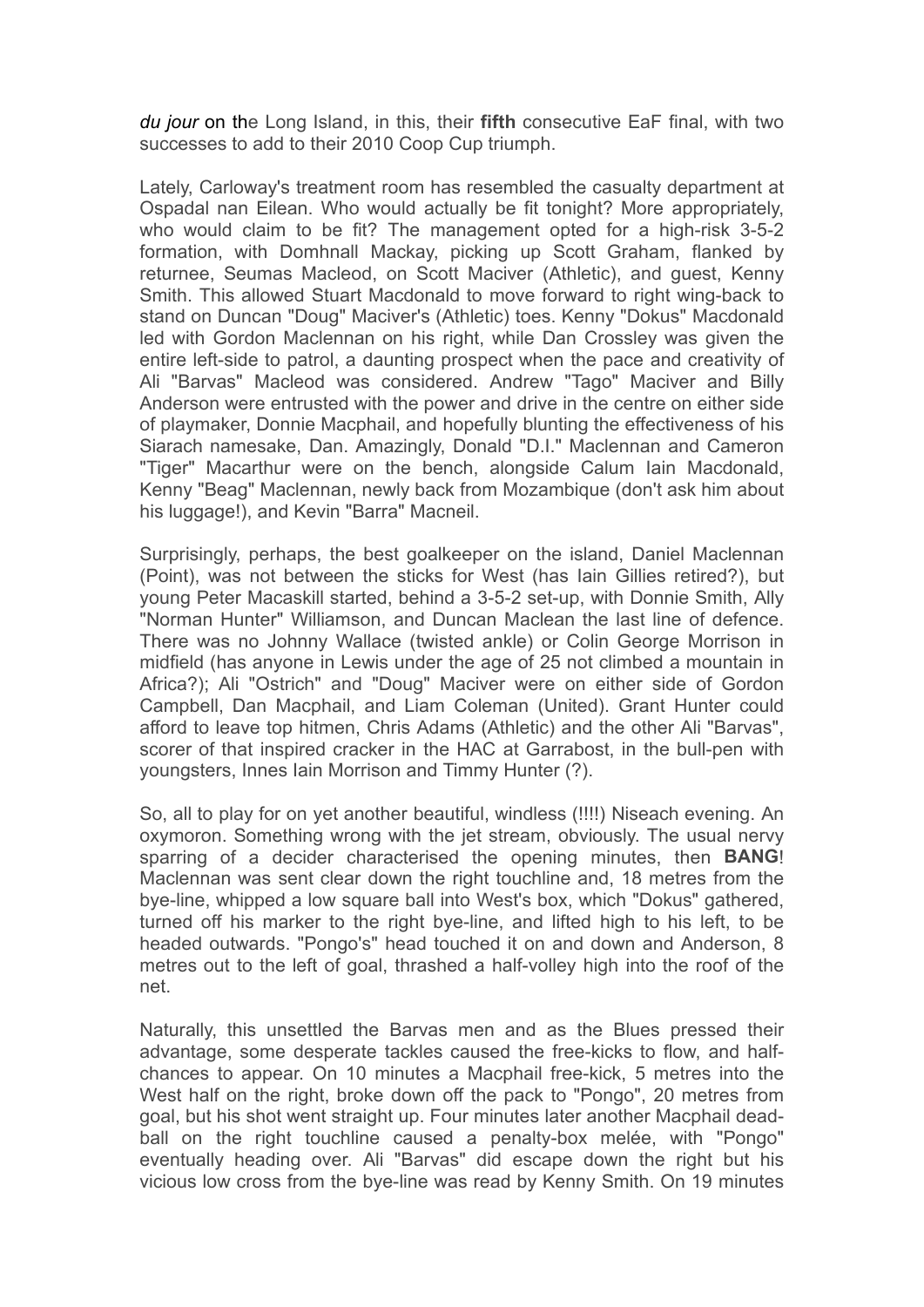it was Maclennan's turn to hit Skylab, when an Anderson free-kick on the left, 24 metres out, broke to him 20 metres from goal. On 22 minutes yet another free-kick rebounded out to the left to "Dokus", who lifted it back in, but "Pongo" skied it from 14 metres.

Signs of awakening started to appear from West Side. On 25 minutes a move on the left set up Campbell in the centre, 25 metres out, to fire the Siarachs' first direct attempt at goal but Craigie was untroubled. A minute later an exquisite trademark corner from Crossley on the left forced Williamson to head clear off his goal-line at West's left-hand post, but the balance of the play, the "*fee* " of the game, seemed, inexorably, to be shifting. On 28 minutes, on the right, the ball was played back to Ali "Barvas", midway into the Blues' half, on the touchline and he sent an inch-perfect Martin Peters special over a defence dragged left after joint thorns-in-the-flesh, Graham and Maciver, to Campbell on the penalty spot, to head high to Craigie's left, but the keeper read it well. Two minutes later a Graham cross from the left pinpointed Maciver in the box but he was crowded out. On 33 minutes it was Scott Graham's turn to be blocked as he burst into the box.

The Carloway midfield were rapidly losing their grip as Anderson and Maciver began to feel the pace, Crossley was overworked, "Dokus" didn't look fully fit, and Maclennan was isolated. On 38 minutes a cross from the right did come to Donnie Macphail on the left, 14 metres out, but he shot wide of Macaskill's right-hand post. Craigie then had to beat Maciver to a dangerous "Ostrich" corner on the right before, on 43 minutes, West's best chance so far arrived; a huge Duncan Maclean free-kick from the centre circle, was headed out by Mackay to the lurking Scott Maciver, but he sliced his shot uncharacteristically wide from 16 metres. A minute later na Gormaich's opportunity to put one hand on the EaF came - and went: an Ali "Barvas" corner was punched away to his right by Craigie; the break was on, and Maclennan sent a long ball downfield on the right, chased by "Dokus" and Ally Williamson. The defender tried to shield the ball out, 20 metres from goal, but as the pair wrestled for it, "Dokus" got a foot to it, the defender fell over, and "Dokus" moved inwards. Macaskill and Maclean moved towards him but, rather than slot it across goal, hoping to reach "Pongo", he elected to drive it hard at the keeper from the corner of the 6-metre box;. However, Macaskill blocked well.

An ominous feeling was, no doubt, spreading throughout the Carloway support: from the thirty-minute mark, the edge that the Blues had held in the early exchanges had dissipated and West Side were slowly, but unquestionably, gaining the initiative; excellent performances from the Macleod-Mackay-Smith trio was masking the continual threat of Ali "Barvas"- Maciver-Graham, though the line was pushed deeper and deeper as Dan Macphail orchestrated Coleman (Morrison from 55 minutes)-Campbell- "Doug" Maciver behind them. On 49 minutes a nasty, low "Dokus" free-kick from the left corner of the box was seen late by the keeper, who had to push it out, but there were no takers. Where is Archie "Uibhisteach" when you need him? Two minutes later it was Scott Maciver's turn to escape on the left, then lay the ball back to Macphail, but his shot from 16 metres was punched over the bar expertly by Craigie.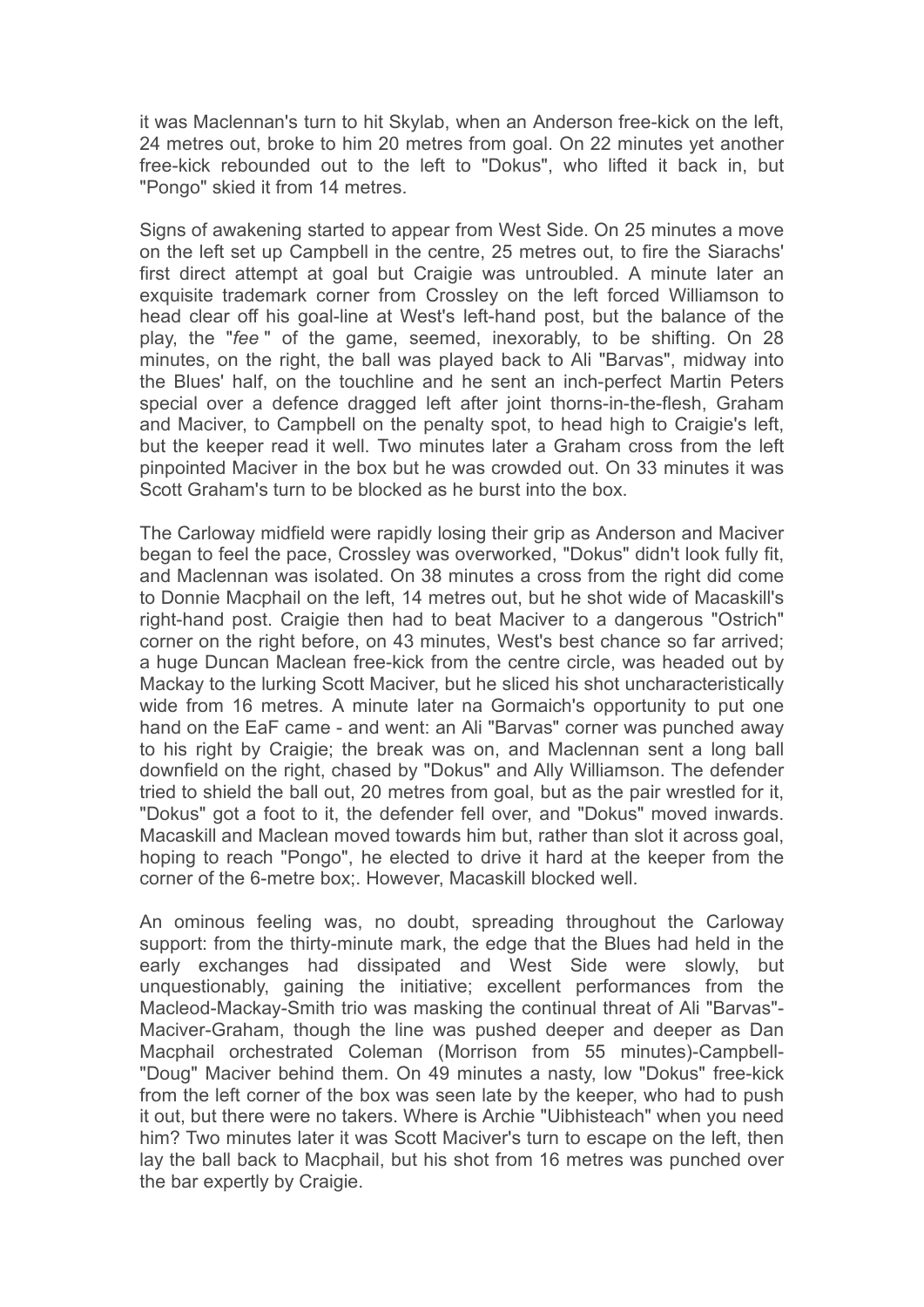A brutal war of attrition was unfolding, as Carloway's defence dug in doggedly, while simultaneously trying to kick-start a malfunctioning engine before them, with every ball going forward leftwards to feed the irrepressible Crossley. However, in the space of the next ten minutes the Cup was wrapped up irrevocably in Barvas blue. On 59 minutes a Duncan Maclean free-kick 24 metres out on the left, crept untouched past Craigie's left-hand post, before Scott Maciver broke down the right. Wherever Maciver goes, a defence tends to follow, and as the line was drawn rightwards, he slipped the ball right to Ali "Barvas", received the return, then unleashed a deep, inviting outswinger over them towards "Doug" Maciver ghosting in off the line to meet perfectly with a diving header, 14 metres from goal, and send an absolute peach into a keeper's nightmare spot: on the ground, inside the left-hand post. Geoff Astle never did it better!

Six minutes later a low Ali "Barvas" cross from the right invited a hooked clearance by Smith, 12 metres out by the Blues' left-hand post, but the ball spun backwards off his boot, towards the predatory Maciver, who was first to react to the loose ball and slipped it wide of Craigie from 8 metres.

The last twenty minutes now became a re-run of na Gormaich's usual Cup Final miseries: since the 55th minute they had been defending deeper and deeper by choice or circumstance; suddenly they were behind; even the earlier arrival of Calum Iain Macdonald for "Dokus" had had little effect in front of a non-existent midfield; Kenny "Beag" replaced Anderson, who, like "Pongo" had run himself to a standstill, with Andrew "Tago" pushing forward, but the edge remained with the Barvas side and now it was na Gormaich who were conceding the dangerous free-kicks around their box. Ideal for a deadball king like Ali "Barvas".

On 75 minutes one deadly inswinger, from the touchline, 10 metres into the Blues' half, was met by Maciver, 16 metres out, but his looping header was helped on to the top of the bar by Craigie's hand. Two minutes later a long low clearance found Maciver again midway within the Blues' half leftish. He turned left off his marker, made the bye-line, but his squared ball rolled across the 6-metre line before Graham could arrive. On 80 minutes a throw-in on the left came to Kenny "Beag" on the edge of the box but he pulled his drive wide. Carloway endlessly sought the magic key now, with "D.I." replacing Macphail, and Macleod and Crossley each having spells up front, but neither side created any further goal-worthy chances, and the side that had begun with a bang, disappeared into the Fivepenny mist with a whimper.

So, once again, the *"galacticos"* fell at the last hurdle, in agonisingly familiar style. True, the EaF format handicapped them - no Gus Maciver or "Gochan"; arguably it benefitted West, with the Aths' boys, though they lost "D.J.". Injuries to the likes of Scott Macaulay didn't help either, but the lack of pace and absence of invention coming forward became more and more obvious as the game progressed.

The Blues' two most gifted performers were occupied man-marking: Seumas